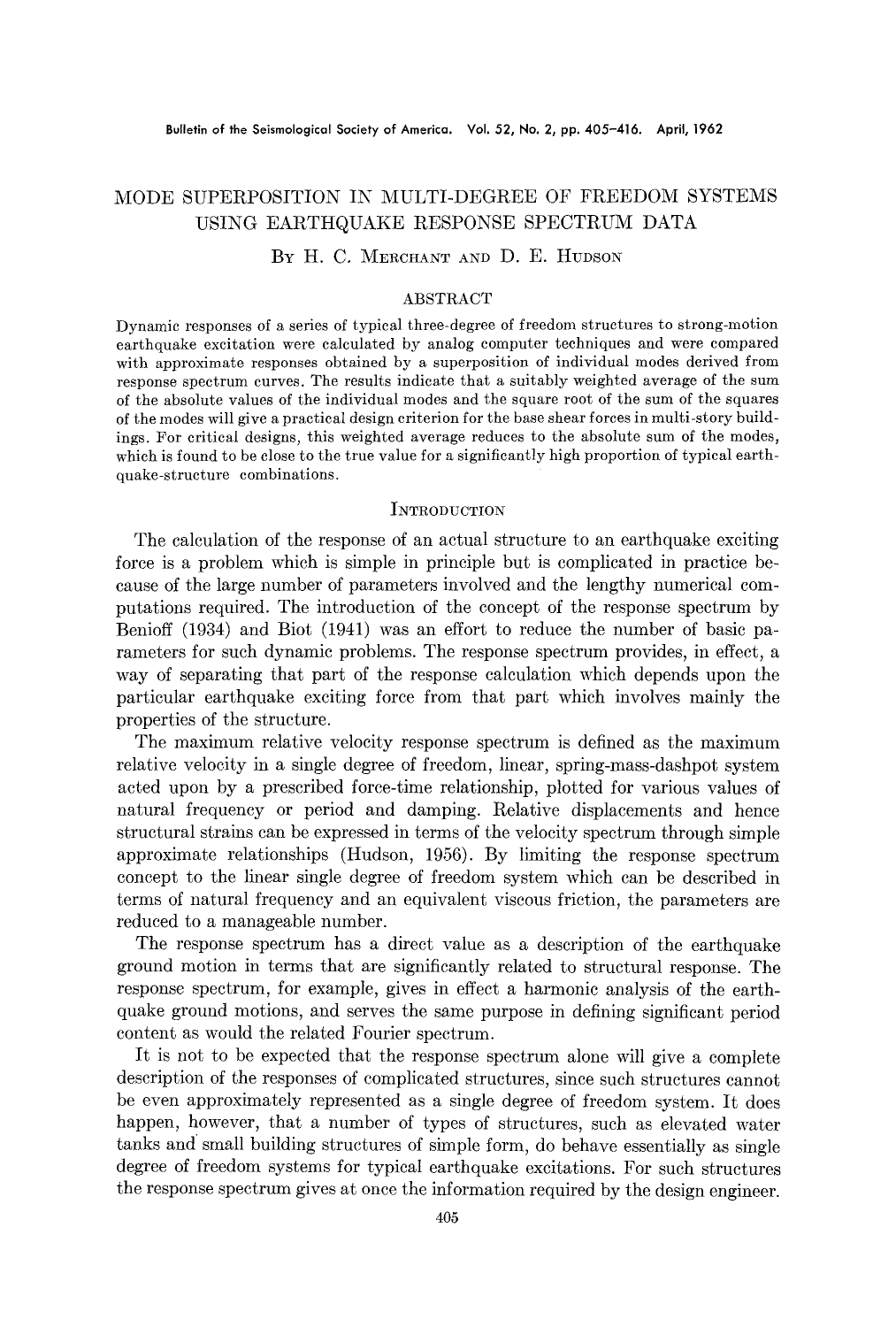For other common types of structures, such as tall buildings, chimneys, towers, etc., it is well known that the contributions of the higher modes of vibration to the earthquake response may be far from negligible. It is thus of interest to investigate ways of extending response spectrum techniques to improve the accuracy of the design calculations for these more complicated structures for which the higher modes must be considered.

The basic difficulty involved in this extension is illustrated in fig. 1, which shows the responses of the individual modes of vibration of a structure to a particular



Fro. 1. Mode superposition in multi-degree of freedom systems.

earthquake ground motion. The complete response would be obtained by combining all of the modes with appropriate participation factors depending upon the mode shapes and mass distributions of the structure. The combined effects of all of the modes could thus be computed as a function of time, and it would be found that at one particular time a maximum combined response would be obtained.

The response spectrum curves give the relationship between the period  $\tau$  and the maximum value of the response at that period, as indicated for the individual modes of figure 1. The time at which this maximum occurs is not preserved in the spectrum curves. Since the maximum values of the individual modes will in general occur at different times for the different modes, the phase relationships between the maxima are lost, and hence the exact way in which the various modes combine cannot be determined.

The problem can now be stated in the following way: Given response spectrum curves for an earthquake, and knowing the natural periods and mode shapes for a structure, what is the most appropriate way of calculating an approximate value of maximum response, and what order of accuracy can be expected? What would be hoped for from the answer to this question would be a design technique which would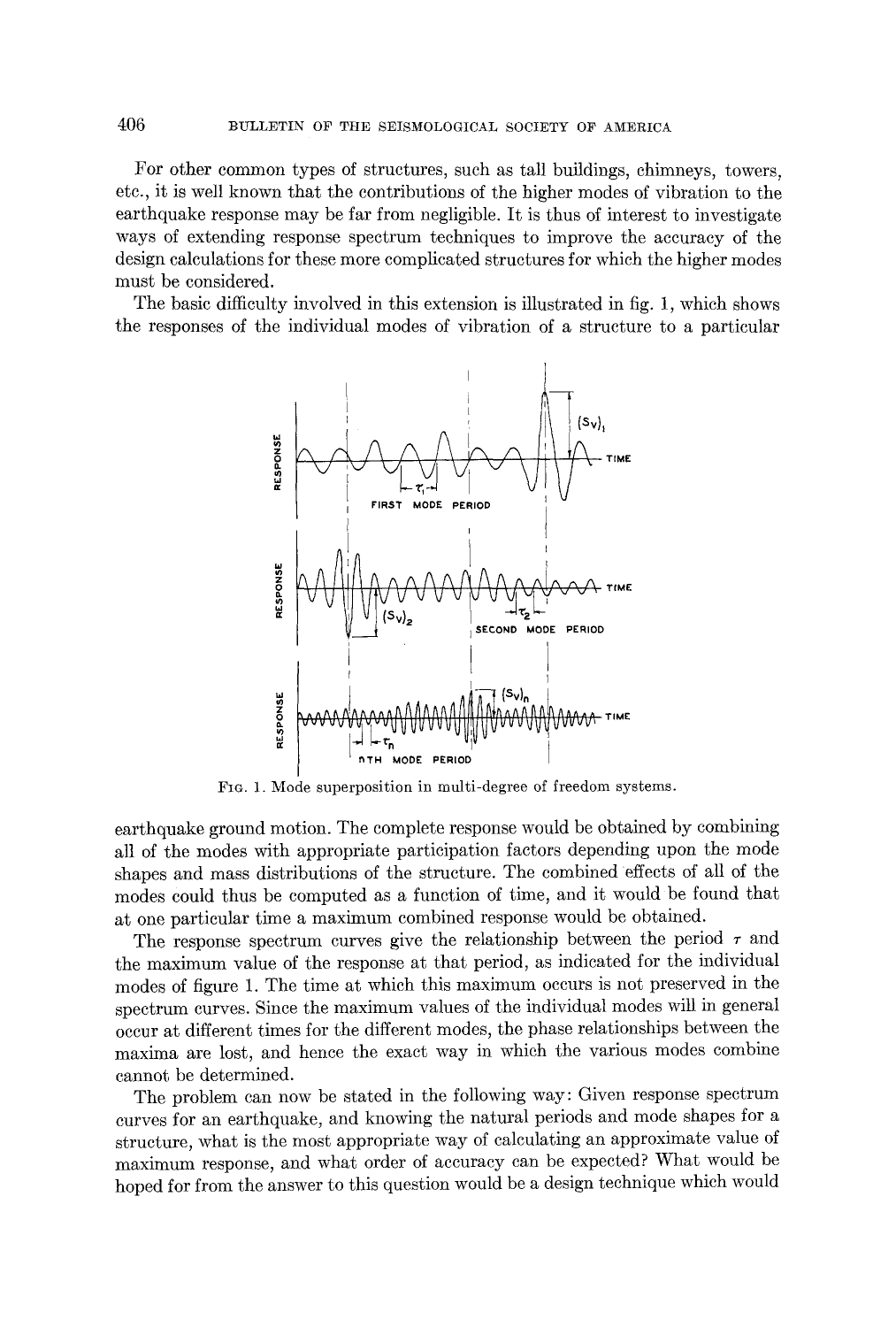ensure that the errors in the maximum response calculation would be kept below a prescribed level.

### METHODS OF MODE COMBINATION

The first suggestion that was made as a suitable method of mode combination was to take the sum of the absolute values of the individual modes. This idea was a part of Blot's original development (Biot, 1943). This absolute sum would evidently give the worst possible combination, and would thus set an upper bound on the response. Since it is unlikely that the maximum response values in the individual modes would all occur at the same time with the same sign, the true maximum response would usually be somewhat less than the absolute sum. A practical advantage of this method of combination is that any error is always on the safe side.

For pulse-type excitations it has been shown by Fung and Barton (1958) that the algebraic sum of the individual modes will give for relatively high-frequency responses a better value than the absolute sum. Their studies confirm, however, that for earthquake-like excitations, the absolute sum would be preferable.

Another suggestion that has been made is that a fixed percentage of the higher mode responses should be added to the first mode response, or that the first mode response be increased by a fixed percentage. These ideas have been examined for earthquake excitations by Clough (1955).

A different approach to the problem is based on ideas drawn from probability theory. Although the peak values of the individual mode responses occurring at different times cannot strictly speaking be treated in terms of simple statistics, it has been suggested by Rosenblueth (1956) that the mode responses might be combined as the square root of the sum of the squares to give a useful idea of the most probable combination. This criterion would evidently lead to lower values of total response than the absolute sum, and hence might be a more realistic assessment of average conditions.

A refinement of the above ideas that has also been suggested involves an average of the absolute sum and the square root of the sum of the squares (Jennings, 1958).

The object of the investigations reported in the present paper is to make a direct comparison of the various theories outlined above with exact solutions obtained for typical structures and typical earthquake excitations (Merchant, 1961).

# CALCULATION OF COMPLETE SYSTEM RESPONSE

Computations of the complete systems were made on an electronic differential analyzer which was designed for the purpose. The basic principle of this analog computer involves an adder-integrator circuit to simulate each mode of vibration of the multi-degree of freedom system, and a combination of the inputs and outputs of each of the modal circuits in such a way that the correct total response is produced. Figure 2 shows a schematic diagram of this special purpose analog computer.

Three modal circuits were provided for in the computer. This permits the exact solution of a three-degree of freedom system, or a three-mode approximate solution for more complicated systems. For the type of structures under consideration, past studies have shown that modes of vibration higher than the third do not usually contribute significantly to the total response.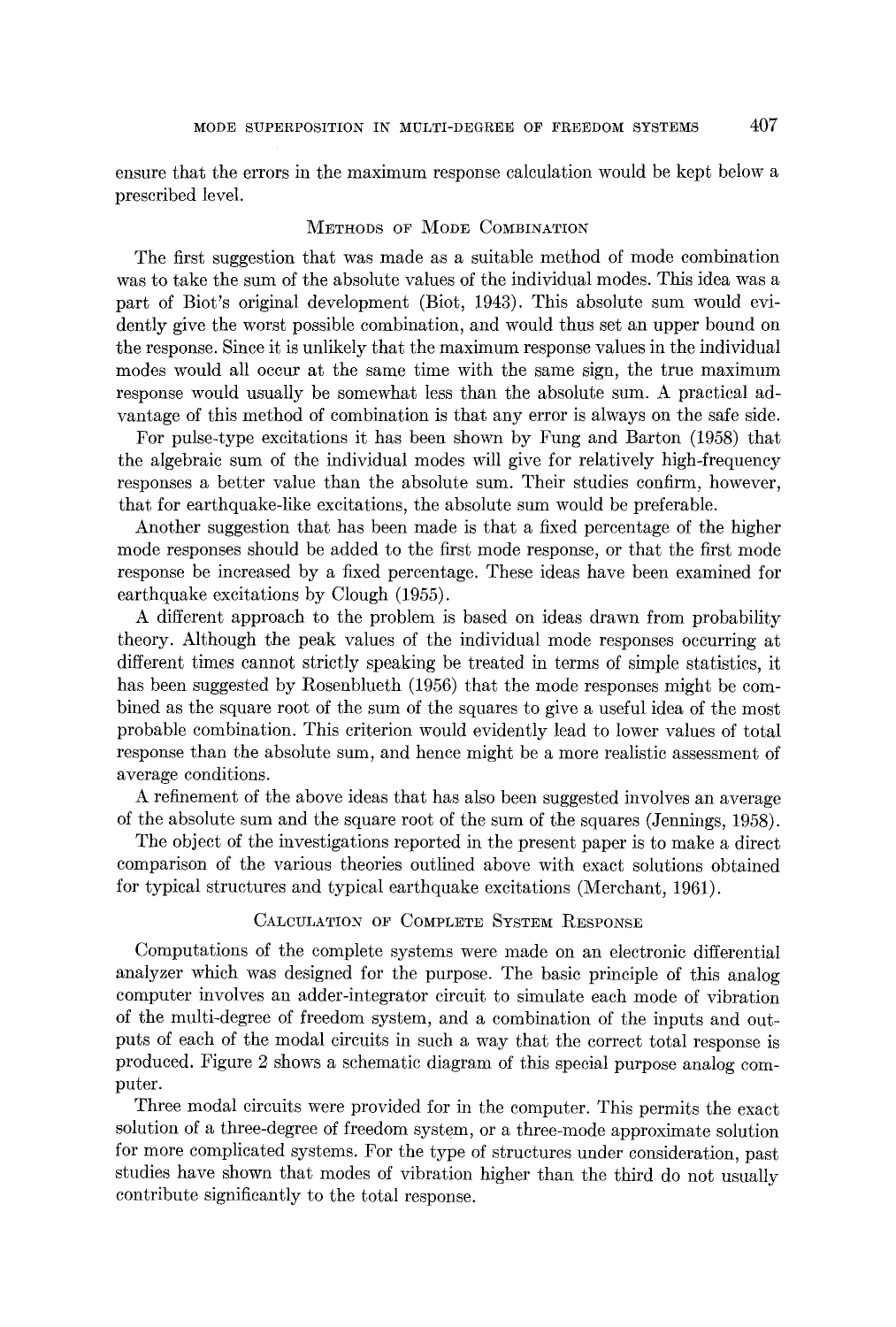408 BULLETIN OF THE SEISMOLOGICAL SOCIETY OF AMERICA

The earthquake input function was obtained from the same function generator that is regularly used with the electric analog response spectrum analyzer (Caughey *et al,* 1960). The accuracy of the earthquake function generation and of the total response computation is of the same order as that involved in the standard response spectrum calculations. Digital computer comparisons have shown that these accuracies of about 5 % are as good as is consistent with the available strong-motion aceelerograph data.

The performance and accuracy of the analog computer were checked by repeating several problems for which solutions were available from other investigations.



FIG. 2. Mode superposition with an electronic differential analyzer.

The published earthquake response spectrum curves for several earthquakes were checked, and the steady state response of a damped two-degree of freedom system to a sinusoidal exciting force was compared with an analytical solution. The response of the Alexander Building to the San Francisco earthquake of March 22, 1957, was checked against experimental measurements, (Hudson, 1960) and a three-mode approximation to an 8-story building was compared with digital computer results reported by Jennings (1958). All of these checks indicated that a satisfactory level of accuracy was being attained.

# EARTHQUAKES AND STRUCTURAL TYPES INVESTIGATED

In order to study the mode superposition possibilities for a range of structural parameters and for various representative earthquakes, the foUowing earthquakes and building types were studied.

Three typical earthquake ground acceleration records were selected. A relatively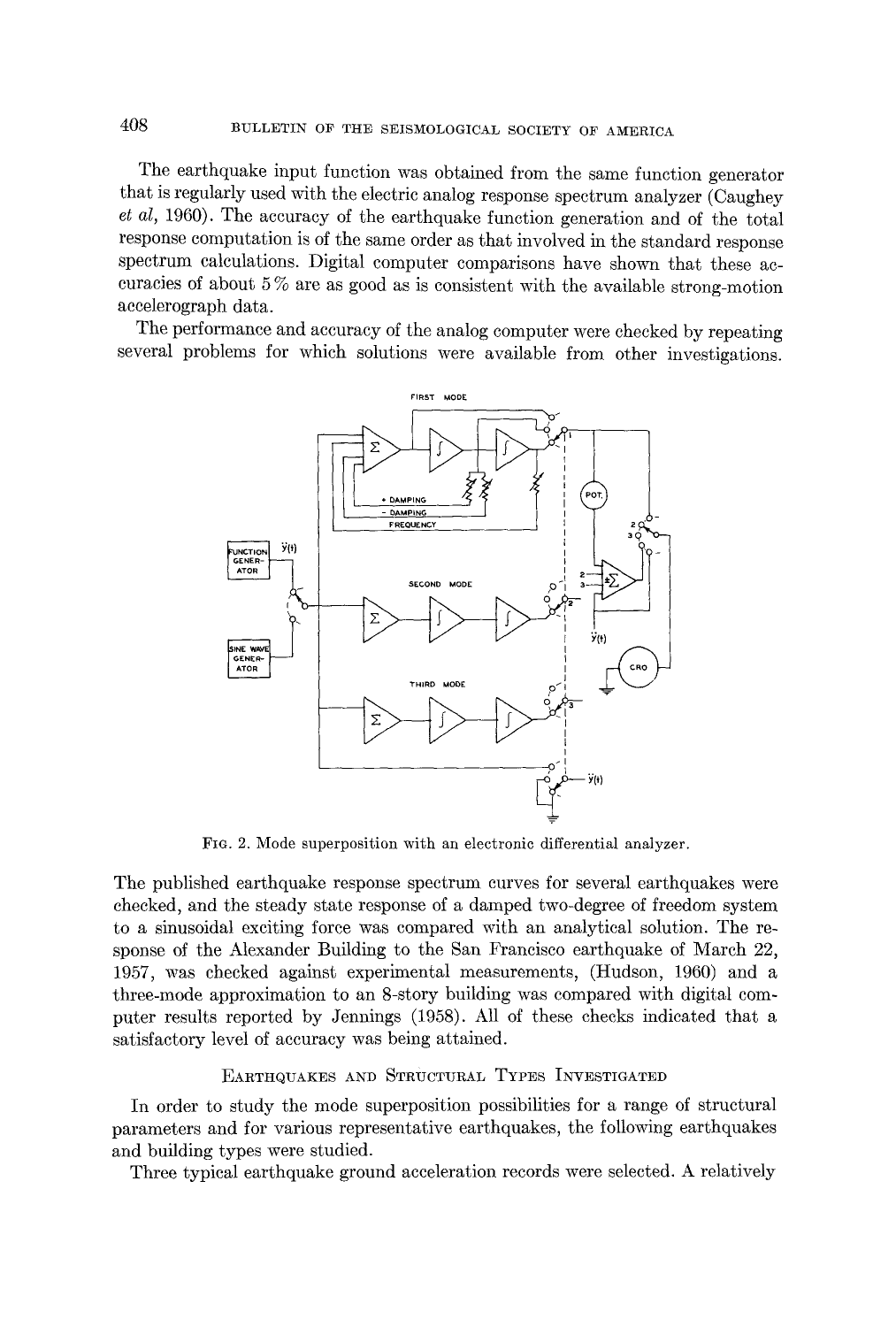short time duration earthquake (approximately 5 seconds) was represented by the N 10 E component of the San Francisco Earthquake of March 22, 1957, recorded at Golden Gate Park (Hudson and Housner, 1959). As an earthquake of moderate magnitude and time duration, the  $N$  21 E component of the Taft Earthquake of July 21, 1952, was used (Murphy and Cloud, 1954; Housner, 1959). The third earthquake selected was the E-W component of the El Centro Earthquake of May 18, 1940, which has the largest ground acceleration magnitude yet recorded (Neumann, 1942; Housner et al, 1953). The above references to the various earthquakes include both the acceleration-time records and the response spectrum curves.



FIG. 3. Model of a shear-type structure subjected to earthquake ground acceleration.

Three building types were selected to cover a range of structural parameters typical of multi-story buildings. These three-degree of freedom, shear type buildings (fig. 3) may best be described by giving the mass and stiffness distributions and the ratios of the natural frequencies  $\omega_n$ 

|                      | 1. "Uniform Building"; $m_1 = m_2 = m_3$ ; $k_1 = k_2 = k_3$  |
|----------------------|---------------------------------------------------------------|
|                      | $\omega_1 = \omega_2/2.8 = \omega_3/4.05$                     |
| 2. "Taper Building"; | $m_2 = 2 m_1$ , $m_3 = 3 m_1$ ; $k_2 = 2 k_1$ , $k_3 = 3 k_1$ |
|                      | $\omega_1 = \omega_2/2.09 = \omega_3/2.93$                    |
| 3. "Step Building";  | $m_2 = m_3 = 2 m_1$ ; $k_2 = k_3 = 2 k_1$                     |
|                      | $\omega_1 = \omega_2/2.30 = \omega_3/3.36$                    |
|                      |                                                               |

One of the advantages of the particular type of computation used is that the damping in each mode can be independently set to any required amount. It is not necessary to consider the actual mechanism of the damping, or to decide whether the damping is primarily internal, involving relative motions between the floors, or external. Three distributions of damping were selected for the computations:

- 1. All modes, zero damping.
- 2. First mode, 2.5 % critical; second and third mode, 5 % critical.
- 3. All modes, 5 % critical.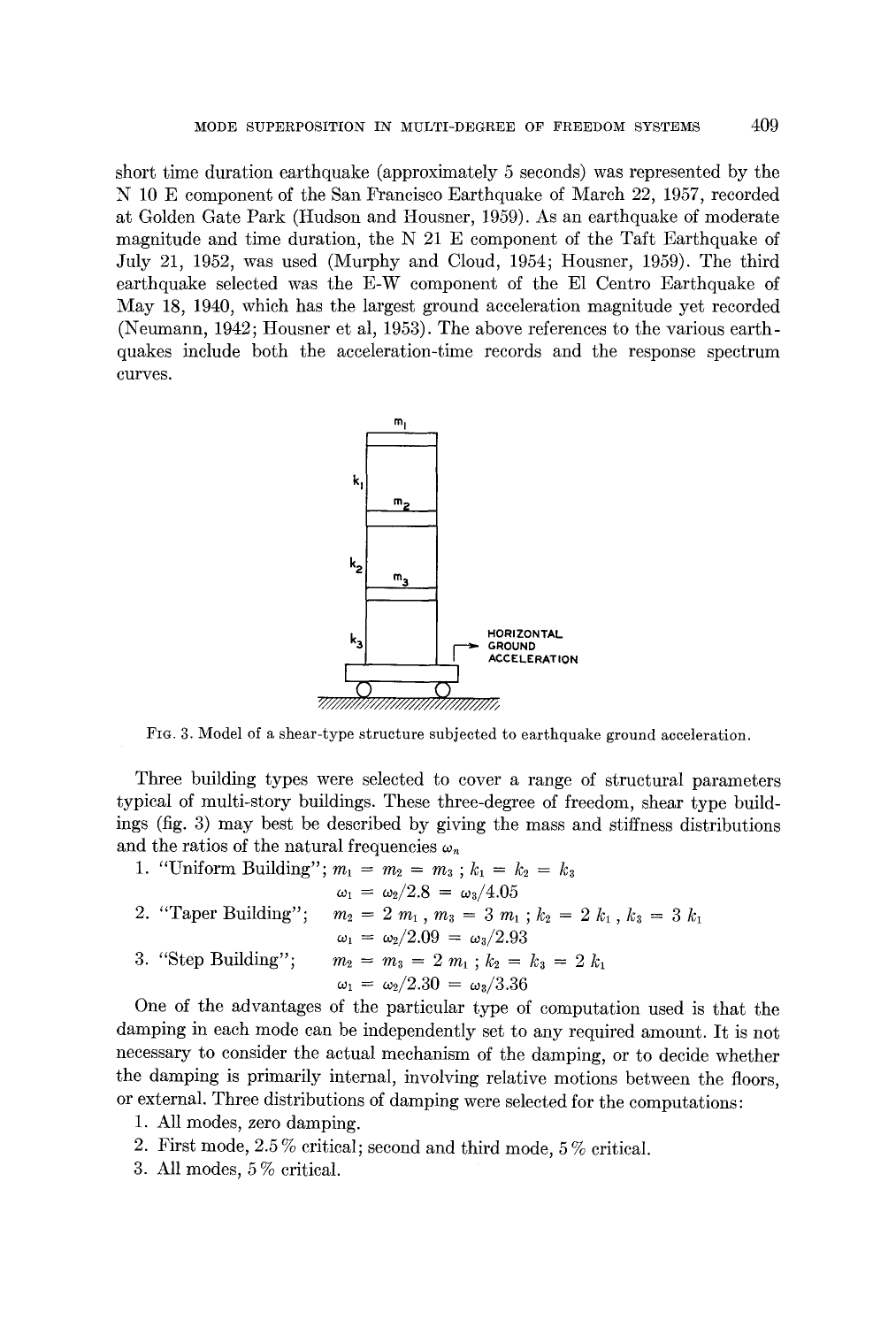#### RESULTS OF THE CALCULATIONS

Abstracts of the computational results are presented in figures 4-8. In fig. 4 the uppermost diagram is the key to the results wherein it is shown that data are presented for five sets of structures having fundamental periods of 0.5, 1.0, 1.5, 2.0 and 2.5 seconds respectively. For each of these periods there is plotted the maximum



FIG. 4. Base shear comparisons San Francisco earthquake.

value of the base shear divided by the first-story spring constant  $(V_B \div k_3)$ , which is thus a plot of the relative displacement in the first story. For each period the maximum value of  $(V_B \div k_3)$  is plotted for three cases, (1) the sum of the absolute values of the modes, (2) the "exact" computer solution shown cross-hatched, and (3) the square root of the sum of the squares of the modal values. Beneath each diagram there is listed the earthquake ground acceleration used to excite the struttures, the type of building, and the percent of critical damping in each mode. Data is presented for nine combinations of earthquake, building type, and damping. It is seen in figs. 4-8 that the sum of the absolute values is always larger than the "exact" computer solution which is as it should be. The square root of the sum of the squares is sometimes larger and sometimes smaller than the "exact" solution. The percentage variations between the three methods of computation do not appear to be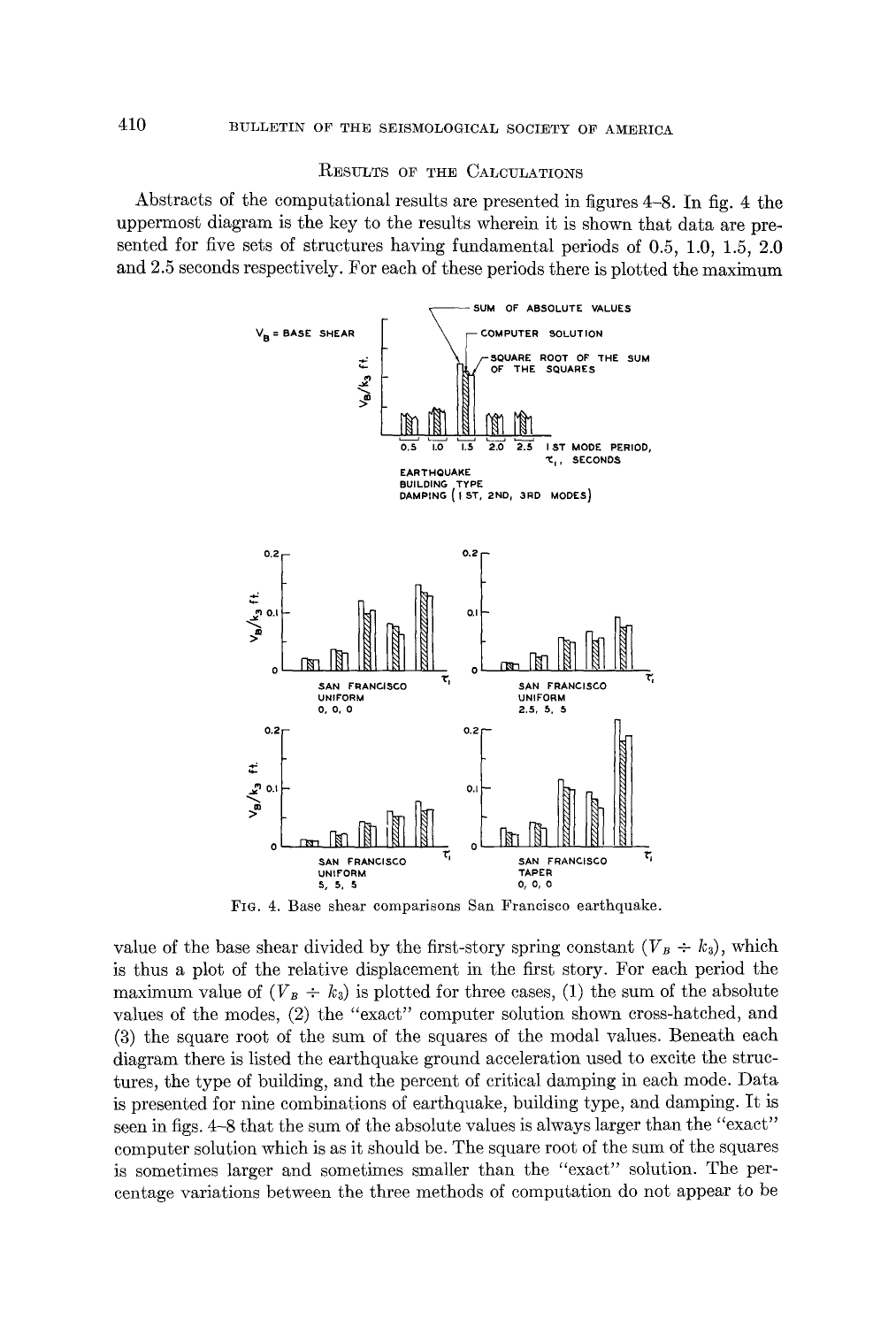

FIG. 5. Base shear comparisons (see fig. 4) San Francisco earthquake (cont.).



FIG. 6. Base shear comparisons (see fig. 4) Taft earthquake.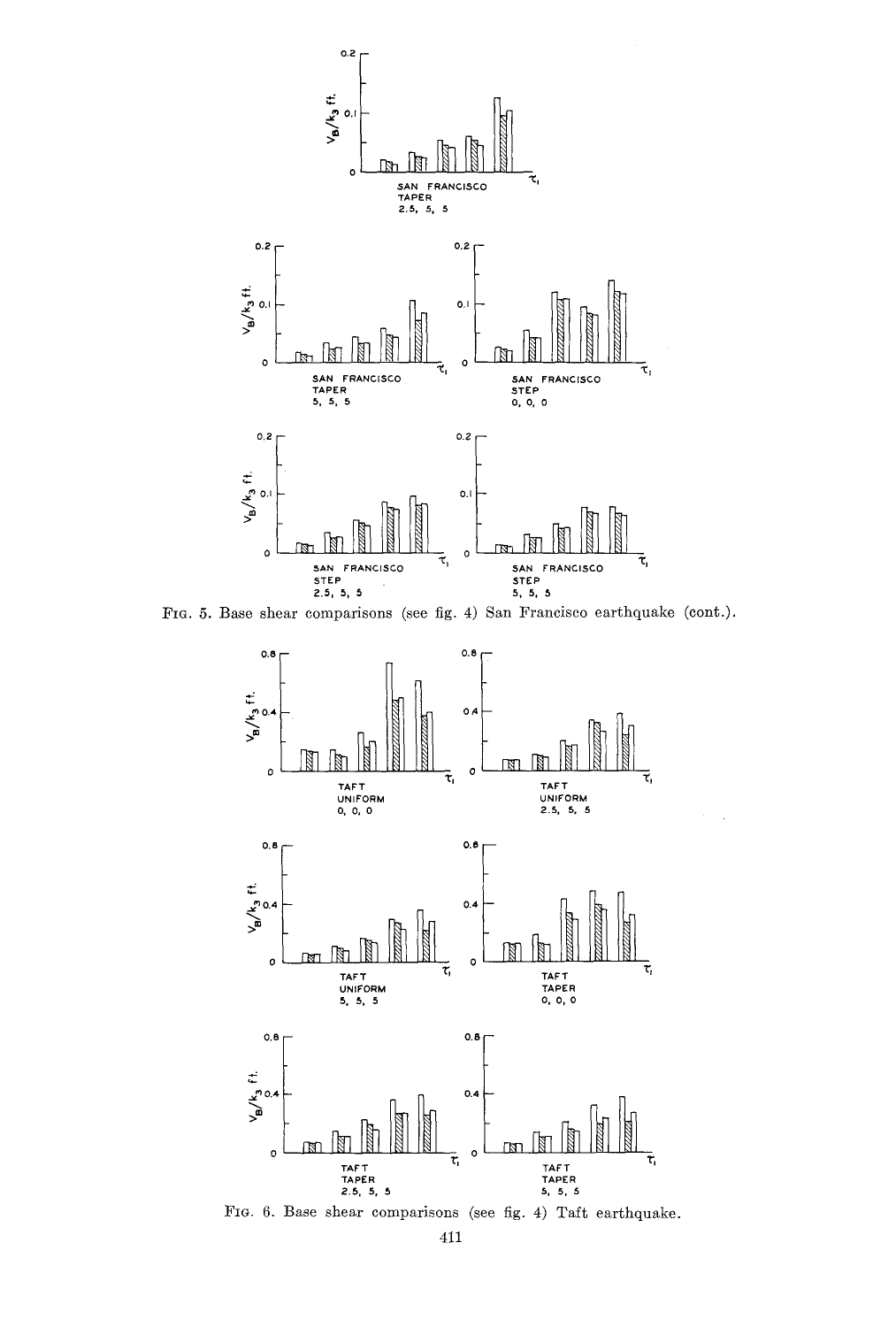

 $(4)$  Taft (cont.) and El Centro earthqu



**o ~NN o**  EL CENT RO "CI EL CENTRO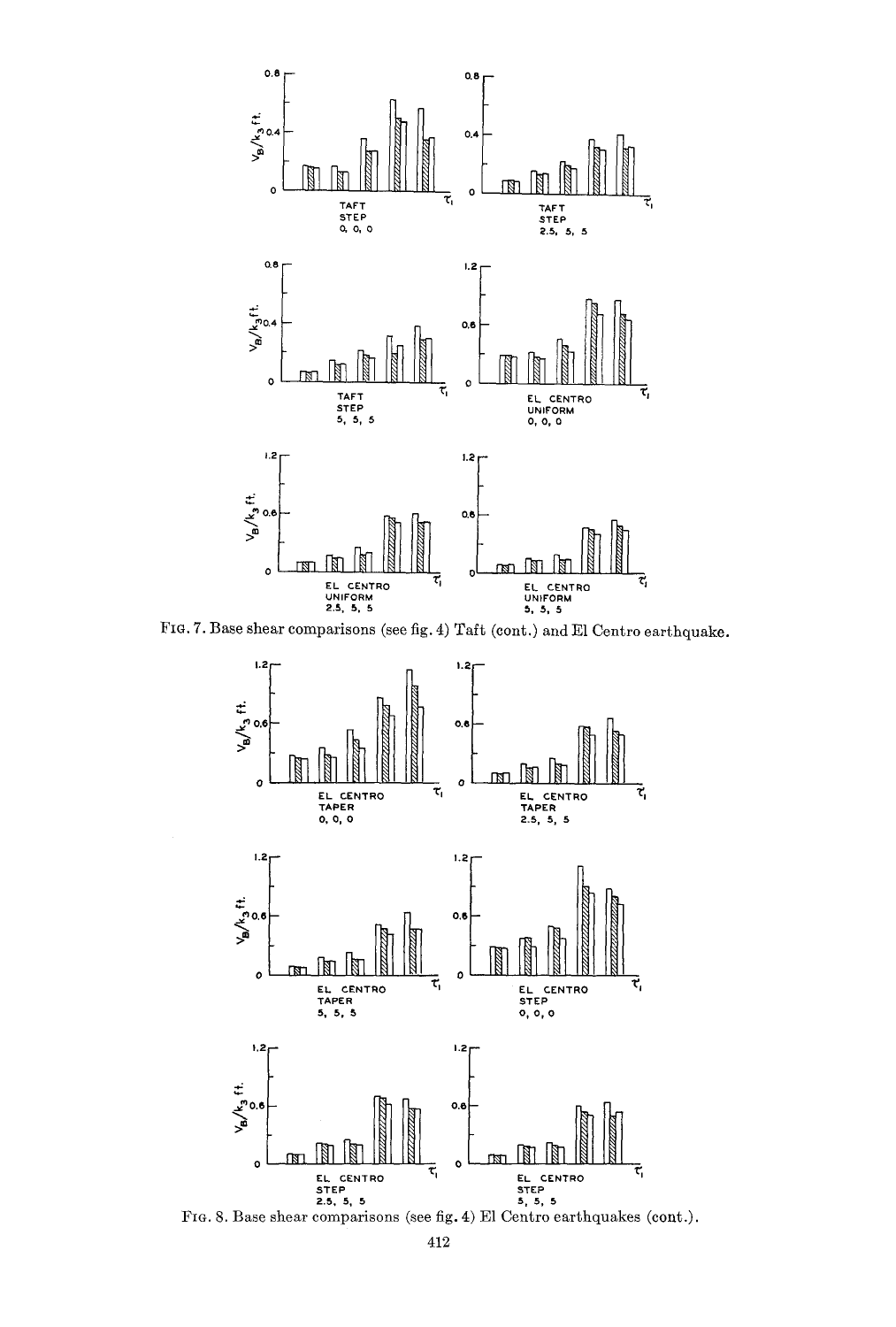strongly dependent upon the earthquake used, the type of structure, or the amount of damping. However, there does seem to be a tendency for the greatest deviations to occur at the longer periods of vibration.

The data from figs. 4-8 can be summarized in the form of the histograms of fig. 9, which show the main conclusions of the investigation. These show the frequency of



occurrence of the percent deviations from the "exact" computed results. The upper histogram exhibits the distribution of percent error if only the first mode shear is used. The second histogram shows the distribution of percent error when the sum of the absolute values is used. The third histogram is for the square root of the sum of the squares. The fourth histogram exhibits the results when the average of the first mode shear and the sum of the absolute values are compared with the "exact" value; and the fifth diagram is for the average of the sum of the absolute values and the square root of the sum of the squares. In interpreting fig. 9 reference should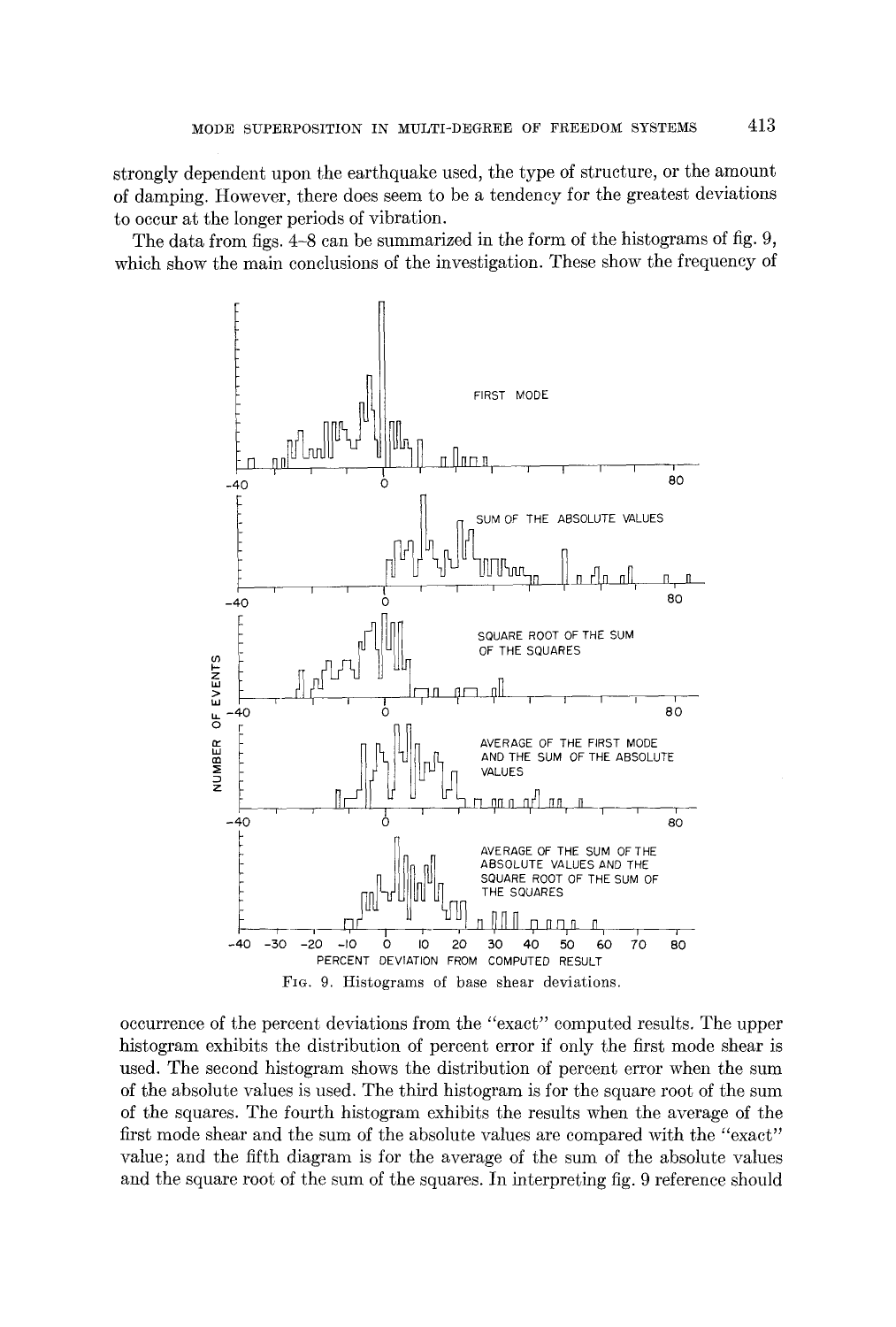be made to figs. 4-8, since the deviations do not necessarily follow the same patterns in all cases. For example, the largest deviations seem to occur at the longer periods, where the effects of the higher modes are expected to be relatively large.

### RESULTS AND CONCLITSIONS

The significant properties of the histogram in fig. 9 are the location of the mean; the variance, or spread, of the results; and the range, or extreme values. It is interesting to note in fig. 9 that the response of the first mode only is close to the "exact" total response for a large number of cases. There are a significant number of combinations in which the first mode alone gives a larger result than the total response, because of a cancelling by the higher modes.

Referring to the histogram for the sum of the absolute values of the modes, two significant points are evident: (1) this is the only combination method that ensures that the response will not be underestimated; (2) although there are some cases which add up to sums much larger than the computed "exact" response, there are also a large number of combinations for which the absolute sum is within ten percent of the "exact" result. Since in a practical situation there is no way of knowing in advance where a particular structure-earthquake combination will fall on the histogram, this suggests that the absolute sum criterion may give closer results on the average than has sometimes been realized. For critical designs in which it might be essential to avoid the possibility of nonconservative deviations, the absolute sum criterion would seem to be most appropriate.

The histogram of the square root of the sum of the squares has a mean lying closest to zero and has the smallest range of values, however, this criterion will evidently lead to a large number of nonconservative deviations. It would seem that if the square root of the sum of the squares were to be used, suitable adiustments of seismie coefficient or of allowable stresses would be required to ensure adequate safety for all cases.

An additional method that might be used involves the averaging of the above eriteria in such a way as to set prescribed limits to the permissible negative and positive deviations. This can be done by a system of weighted averages.

One useful weighted average can be defined in terms of the square root of the sum of the squares and the sum of the absolute values in the form:

Total Response = 
$$
\frac{\sqrt{a^2 + b^2 + c^2} + \cdots + m(a + b + c + \cdots)}{m+1}
$$

where  $a, b, c, \cdots$  are the individual mode responses, and m is the weighting factor. If it is supposed that the true response may be as high as 95 % of the sum of the absolute values, and if it is assumed that three modes having contributions in the ratios  $a:b:c = 5:3:1$  are involved, which would be a realistic distribution for a typical shear type structure, it can be shown that the maximum value of the nonconservative (negative) deviation is given by (Merchant, 1961) :

max. neg. deviation = 
$$
\left[1 - \frac{1}{0.95} \left( \frac{0.658}{m+1} + \frac{m}{m+1} \right) \right]
$$
 100 (per cent)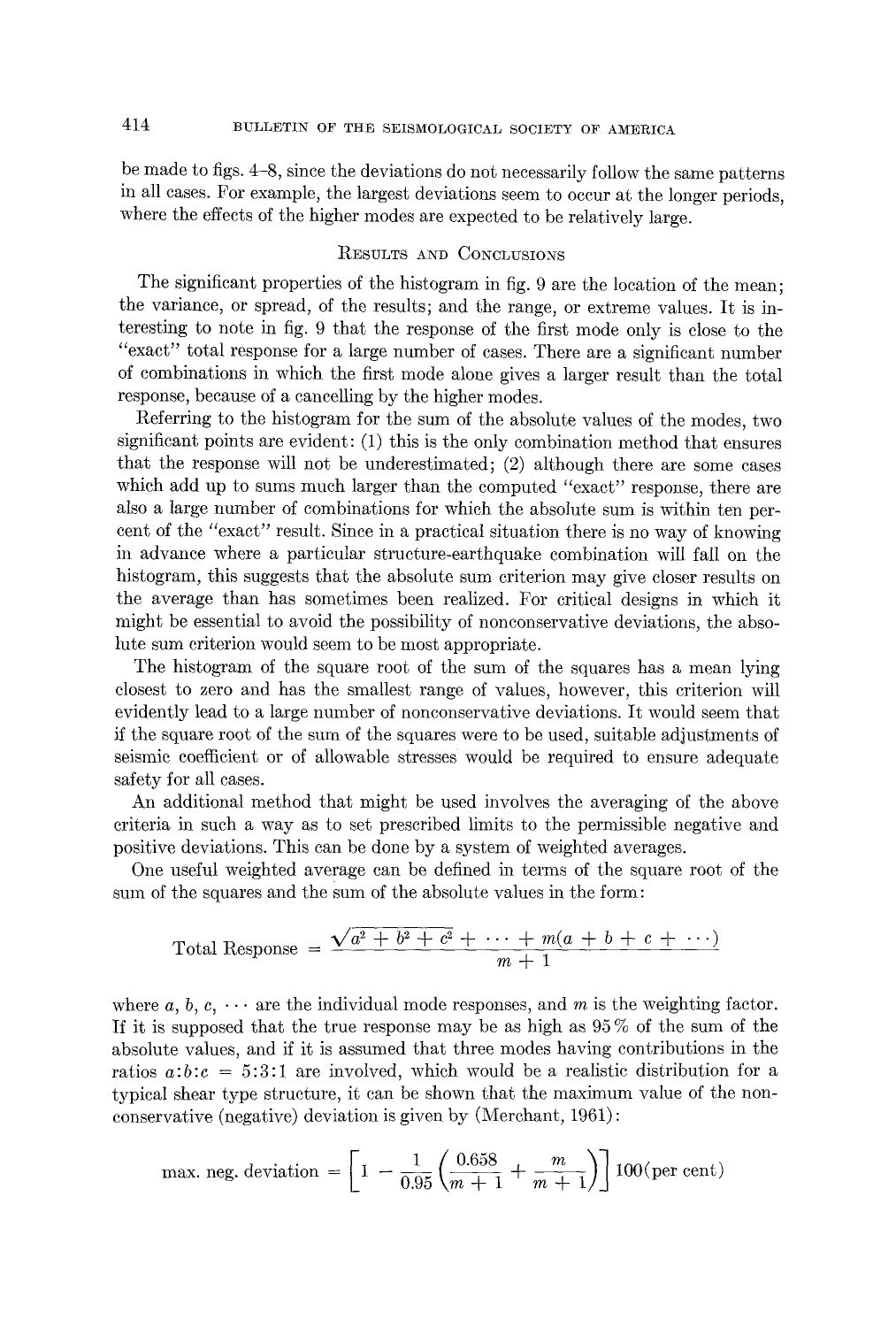If  $m = 0$ , so that the square root of the sum of the squares criteria alone is used, it is found that the maximum nonconservative deviation is 30.7 percent. For a direct average,  $m = 1$ , the maximum nonconservative deviation would be 12.8 percent. These values are seen to be consistent with the histograms of fig. 9, which suggests that a sufficient number of cases have been included in the above investigations to yield realistic results.

By a suitable adjustment of the weighting factor m the maximum nonconservatire deviation could be limited to any desired level at the expense of an increased number of positive deviations.

The above conclusions must of course be limited to the types of structures and earthquake excitations investigated. If situations of a distinctly different type are encountered, additional studies will be required.

#### ACKNOWLEDGMENTS

Thanks are expressed to Professor G. W. Housner and T. K. Caughey of the Division of Engineering, California Institute of Technology, for their contributions to this investigation.

#### **REFERENCES**

Benioff, H.

1934. "The Physical Evaluation of Seismic Destructiveness," *Bull Seism. Soc. Amer.;*  24 : 398-403.

Blot, M. A.

- 1941. *"A* Mechanical Analyzer for the Prediction of Earthquake Stresses," *Bull. Seism. Soc. Amer.;* 31: 151-171.
- 1943. "Analytical and Experimental Methods in Engineering Seismology," *Trans. A.S.C.E.,* Paper No. 2183, page 365, (Refer to discussion closure).

Caughey, T. K., D. E. Hudson, and R. V. Powell

- 1960. *The C.I.T. Mark H Electric Analog Type Response Spectrum Analyzer for Earthquake Excitation Studies,* Earthquake Engineering Research Laboratory, California Institute of Technology, Pasadena.
- Clough, R. W.
	- 1955. *"On* the Importance of Higher Modes of Vibration in the Earthquake Response of a Tall Building," *Bull. Seism. Soc. Amer.;* 45: 289-301.

Fung, Y. C., and M. V. Barton

1958. "Some Shock Spectra Characteristics and Uses," *Jour. App. Mech.;* 25: 365.

1959. "Behavior of Structures During Earthquakes," Paper 2220, Engineering Mechanics Division, *Proe. A.S.C.E.;* 85: 107.

Housner, G. W., R. R. Martel, and J. L. Alford

1953. "Spectrum Analysis of Strong-Motion Earthquakes," *Bull. Seism. Soc. Amer.;* 43: 97-119.

- 1960. "A Comparison of Theoretical and Experimental Determinations of Building Response to Earthquakes," Proc. Second World Conference on Earthquake Eng.; page 1105.
- 1956. "Response Spectrum Techniques in Engineering Seismology," *Proc. World Conference on Earthquake Eng.,* Earthquake Engineering Research Institute and the University of California, Berkeley, page 4-1.
- Hudson, D. E., and G. W. Housner
	- 1959. "Response Spectrum Analysis of the March 22, 1957 San Francisco Earthquakes," *San Francisco Earthquakes of March 1957,* Special Report 57, page 115, California Division of Mines, San Francisco.

Housner, G. W.

Hudson, D. E.